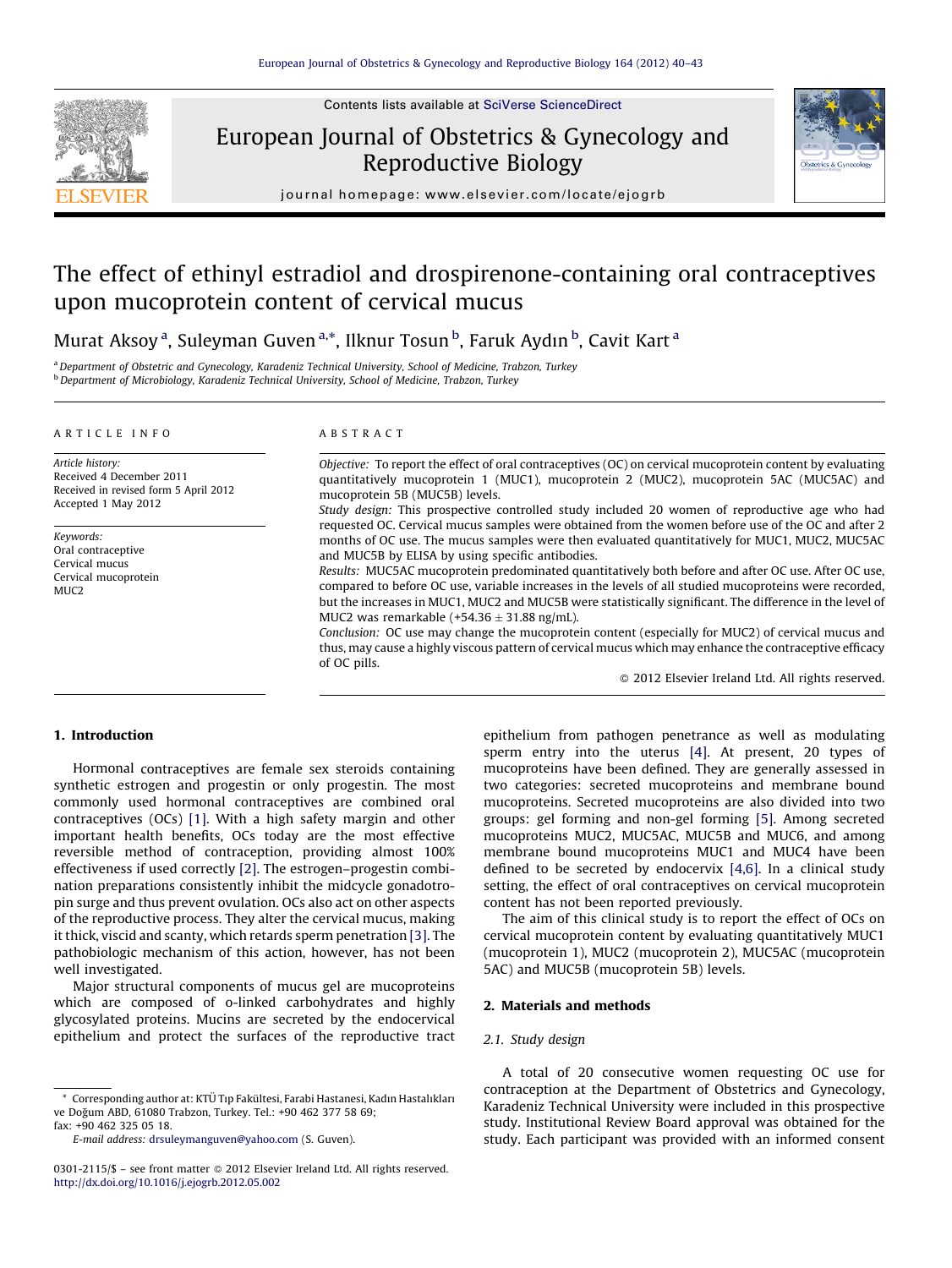form and signed that she understood the nature of the study and was willing to participate

#### 2.2. Patient selection

The inclusion criteria were as follows: (a) willing to participate in the study, (b) of reproductive age (18–35 years), (c) outwith the pregnancy and lactation period, (d) no known systemic diseases (diabetes mellitus, hypertension, ischemic hearth disease, antiphospholipid Syndrome, acute or chronic renal disease, systemic lupus erythematosus, history of deep vein thrombosis or pulmonary embolism etc.) or cancer, (e) not a current smoker, (f) willing to use contraceptive pills, (g) no history of taking anticoagulant, nonsteroidal anti-inflammatory, corticosteroid or other medications at least for two months, (h) having normal pelvic examination findings and cervical cytology results, (i) having normal renal, hepatic, and thyroid function test results, and (j) no history of contraception at least for two months. Patients not satisfying the inclusion criteria were not included to the study.

#### 2.3. Study procedures

All women were subjected to pelvic examination on day 10 after the start of menses and cervical mucus samples (at least 0.5 mL) were collected and stored (as cervical mucus sample previous to OC use). On the next menstrual cycle the patients were instructed to start using an OC containing ethinyl estradiol (0.03 mg) and drospirenone (3 mg) (Yasmin<sup>®</sup> tablet, Schering-Bayer Farma, Istanbul, Turkey) on day 3 for three months. After completing two months of OC use, the women were recalled for pelvic re-examination on day 10 of the fourth menstrual cycle and cervical mucus samples (at least 0.5 mL) were collected and stored (as cervical mucus sample post-OC use). At the time of sampling for post-OC use, the women were still using the OC. In all cases, all samples were stored at  $-80$  °C until analysis. Cervical mucus samples were then evaluated quantitatively for MUC1, MUC2, MUC5AC and MUC5B by ELISA by using specific antibodies.

### 2.4. Measurement of cervical mucoproteins (MUC1, MUC2, MUC5AC and MUC5B) on samples

Cervical mucus samples ( $n = 40$ ) were evaluated quantitatively for MUC1 (Human Mucin 1, MUC1 ELISA Kit, Catalog number E0413h, USCNLIFETM, China), MUC2 (Human Mucin 2, MUC2 ELISA Kit, Catalog number E0705h, USCNLIFETM, China), MUC5B (Human Mucin-5 subtype B, MUC5B ELISA Kit, Catalog number E0684h, USCNLIFETM, China) and MUC5AC (Human Mucin-5 subtype AC, MUC5AC ELISA Kit, Catalog number E0756h, USCNLIFETM, China) by ELISA by using specific antibodies. The main test principle is given below.

The microtiter plates provided in for these kits have been precoated with an antibody specific to MUC1, MUC2, MUC5AC or MUC5B. Standards or samples are then added to the appropriate microtiter plate wells with a biotin-conjugated polyclonal antibody preparation specific for MUC1, MUC2, MUC5AC or MUC5B. Next, Avidin conjugated to Horseradish Peroxidase (HRP) is added to each microplate well and incubated. Then a TMB substrate solution is added to each well. Only those wells that contain MUC1, MUC2, MUC5AC or MUC5B, biotin-conjugated antibody and enzyme-conjugated Avidin will exhibit a change in color. The enzyme-substrate reaction is terminated by the addition of a sulphuric acid solution and the color change is measured spectrophotometrically at a wavelength of 450 nm. The concentration of MUC1 (ng/mL), MUC2 (ng/mL), MUC5AC (ng/mL) and MUC5B (ng/mL) in the samples is then determined by comparing the optic density of the samples to the standard curve.

The intra and interassay CVs for MUC1, MUC2, MUC5AC and MUC5B were below 8%.

#### 2.5. Statistical analysis

Cervical mucoprotein levels were compared between the pre-OC use and post-OC use cervical mucus samples. Mucoprotein concentrations in each group were tested for normal distribution using the Kolmogorov–Smirnov test. Baseline measurements were compared using parametric (one-way ANOVA with Bonferroni correction as a post hoc test or Student's-t test) or non-parametric tests (Kruskal–Wallis test) when indicated. Intra-individual variations of antigens concentrations in the study group were assessed using the Paired Sample t-test. Statistical analyses were performed using Statistical Package for Social Sciences (SPSS version 12.0, SPSS, USA). Statistical significance was set at  $p < 0.05$ . Data were expressed mean  $\pm$  SD or number of cases and percentages in parentheses.

#### 3. Results

The mean age of the women in the study group was 30.9  $\pm$  4.4. The clinical characteristics of patients are summarized in Table 1.

The comparisons of mean cervical mucus MUC1, MUC2, MUC5AC and MUC5B levels between pre-OC and post-OC use samples are given in [Figs.](#page-2-0) 1–4. The data illustrate the mean values for MUC1  $(41.41 \pm 1.76 \text{ ng/mL}$  in pre-OC sample vs. 72.14  $\pm$  16.99 ng/mL in post-OC sample,  $p < 0.001$ , paired sample t-test), MUC2  $(37.94 \pm 24.46 \text{ ng/mL}$  in pre-OC sample vs.  $92.30 \pm 25.32$  ng/mL in post-OC sample,  $p < 0.001$ , paired sample t-test), MUC5AC  $(89.68 \pm 38.81 \text{ ng/mL}$  in pre-OC sample vs. 110.45  $\pm$  47.73 ng/mL in post-OC sample, p = 0.055, paired sample t-test) and MUC5B  $(42.90 \pm 21.14 \text{ ng/mL}$  in pre-OC sample vs.  $95.91 \pm 26.98$  ng/mL in post-OC sample,  $p < 0.001$ , paired sample t-test) and show that these levels were significantly increased (except for MUC5AC) following two months of combined OC use.

Compared with other mucoproteins, MUC5AC mucoprotein levels predominated both before ( $p < 0.001$ , one-way ANOVA) and after ( $p = 0.003$ , one-way ANOVA) OC use, quantitatively. Compared to baseline levels, however, we noted a significant increase in the mean cervical MUC1 (+30.73  $\pm$  24.44 ng/mL mean difference, 95% confidence interval (CI) 19.29–42.17, p < 0.001), MUC2  $(+54.36 \pm 31.88 \text{ ng/mL}$  mean difference,  $95\%$  CI 39.44–69.29,  $p < 0.001$ ) and MUC5B (+53.01  $\pm$  33.68 ng/mL mean difference, 95% CI 37.25–68.78,  $p < 0.001$ ) levels following two months of OC use. In contrast, a non-significant increase was observed in the mean cervical MUC5AC (+20.76  $\pm$  45.38 ng/mL mean difference, 95% CI  $0.47-42.00$ ,  $p = 0.055$ ). Comparison of mean increase in MUC1, MUC2, MUC5AC, and MUC5B levels from baseline revealed that the most significant increase in cervical mucoprotein levels was for MUC2  $(p = 0.005,$  one-way ANOVA).

| Table 1 |  |  |  |
|---------|--|--|--|
|         |  |  |  |

Clinical characteristics of the patients.

| Characteristics                                  | Study group $(n=20)$ |  |  |
|--------------------------------------------------|----------------------|--|--|
| Mean age (years)                                 | $30.9 + 4.4$         |  |  |
| Mean gravida (number)                            | $2.5 + 1.2$          |  |  |
| Mean parity (number)                             | $1.8 + 1.1$          |  |  |
| Mean body-mass index $\frac{kg}{m^2}$            | $22.9 + 2.6$         |  |  |
| Mean menstrual cycle length (day)                | $26.6 + 3.7$         |  |  |
| Mean age at marriage (years)                     | $19.8 + 2.6$         |  |  |
| Previous history of contraceptive method use (%) |                      |  |  |
| Absent                                           | 10 (50%)             |  |  |
| Present (oral contraceptives)                    | 5(25%)               |  |  |
| Present (intrauterine device)                    | 5(25%)               |  |  |

Data are expressed as mean  $\pm$  standard deviation, number of patients and percentages in parantheses.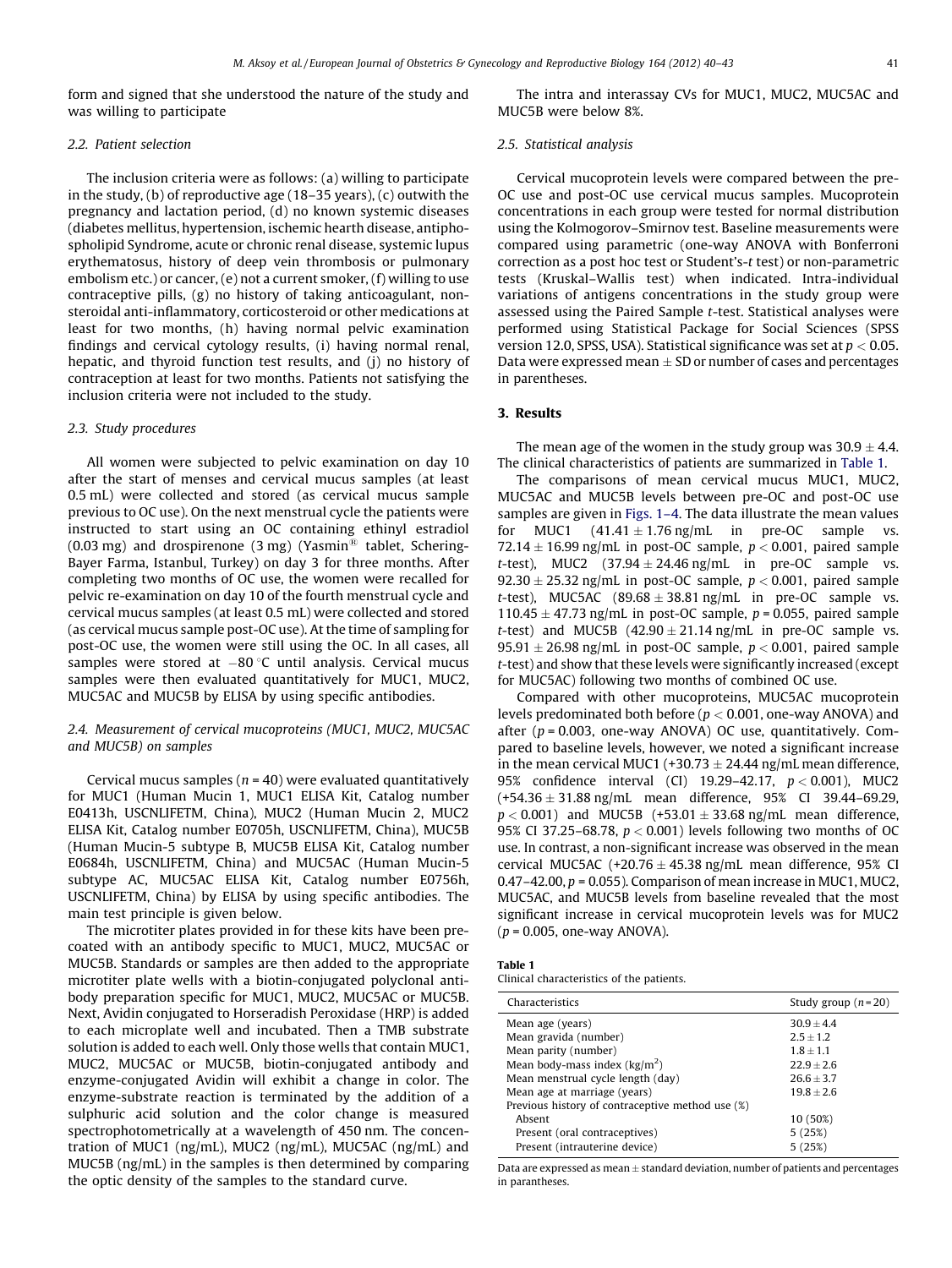<span id="page-2-0"></span>

Fig. 1. The comparison of mean cervical mucus MUC1 (ng/mL) levels between pre-OC and post-OC use samples ( $p < 0.001$ , paired sample-t test).

During the study period there were no OC-related side or adverse effects.

#### 4. Comment

In our study, we found that following two months of OC use, all analysed mucoprotein (MUC1, MUC2, MUC5AC and MUC5B) levels increased, but a statistically remarkable increase was determined for one of the gel-forming mucoproteins, MUC2.

During a normal menstrual cycle, but outside the ovulatory phase, the mucus is scant, thick and viscous, thereby forming a physical barrier that limits the access of sperm to the genital tract. In contrast, immediately before ovulation cervical mucus viscosity decreases, thereby maximizing its permeability to sperm [\[7,8\]](#page-3-0). It has been believed that this function of human cervix is achieved by mucoproteins which are secreted by endocervical cells. Steroid hormones strongly influence mucin biosynthesis in endocervical cells, and mucin 5B (MUC5B) becomes the principal mucin present in human ovulatory cervical mucus [\[4,9,10\]](#page-3-0). In a recent study, however, it was reported that MUC5AC mucin was also present in substantial amounts in human cervical mucus. Proteomics analysis of human cervical mucus suggested that all analyzed mucin bands contain mixtures of mucins, and MUC5B and MUC5AC peptides were found in all analyzed bands [\[11\]](#page-3-0). Our study findings are well correlated with this study, since we also reported that the major cervical mucoproteins were MUC5B and MUC5AC in pre-OC use cervical mucus samples.

In one study observing the change of mucoprotein content in cervical mucus at certain periods of menstrual cycle, the authors



Fig. 3. The comparison of mean cervical mucus MUC5AC (ng/mL) levels between pre-OC and post-OC use samples ( ${}^*p$  = 0.055, paired sample-t test).

defined relative abundance of mucoproteins in cervical mucus. One of the gel-forming mucoproteins, MUC2, was represented with faint change levels in two samples [\[6\].](#page-3-0) In our study, both before and after OC use, one of the gel-forming mucoproteins, MUC5AC, was shown as the dominant mucoprotein in cervical mucus. Following MUC5AC, with respect to their amount in cervical mucus, MUC2, MUC5B and MUC1 dominated, respectively. This ranking of mucoproteins did not change in the evaluation of cervical mucus samples obtained after OC use.

We know that viscosity of cervical mucus increases due to domination of progesterone throughout the second half of menstrual cycle. This increase in viscosity does not allow sperm penetration. Because of their progestin content, OCs also cause the same effect and this contributes to contraception. It is unclear which mucoprotein content change causes this effect in cervical mucus. The amount of MUC5B mucin in human cervical mucus varies during the menstrual cycle and peaks at ovulation, suggesting that this larger mucin species may be an important factor affecting sperm transit to the uterus [\[4,10\]](#page-3-0). It has been suggested that MUC5B, owing to its hydrophilic structure, unexpectedly reduces the viscosity by keeping water so as to enhance sperm permeability through endocervix [\[10\].](#page-3-0) It was expected that OC may change the MUC5B mucin levels in human cervical mucus in order to enhance its contraceptive efficacy and change the cervical mucus from thin to thick pattern.

Accordingly, in our study, in cervical mucus samples obtained after OC use, when compared with those obtained before, an increase in the amounts of all four mucoproteins was examined,



Fig. 2. The comparison of mean cervical mucus MUC2 (ng/mL) levels between pre-OC and post-OC use samples ( $p < 0.001$ , paired sample-t test).



Fig. 4. The comparison of mean cervical mucus MUC5B (ng/mL) levels between pre-OC and post-OC use samples ( $p < 0.001$ , paired sample-t test).